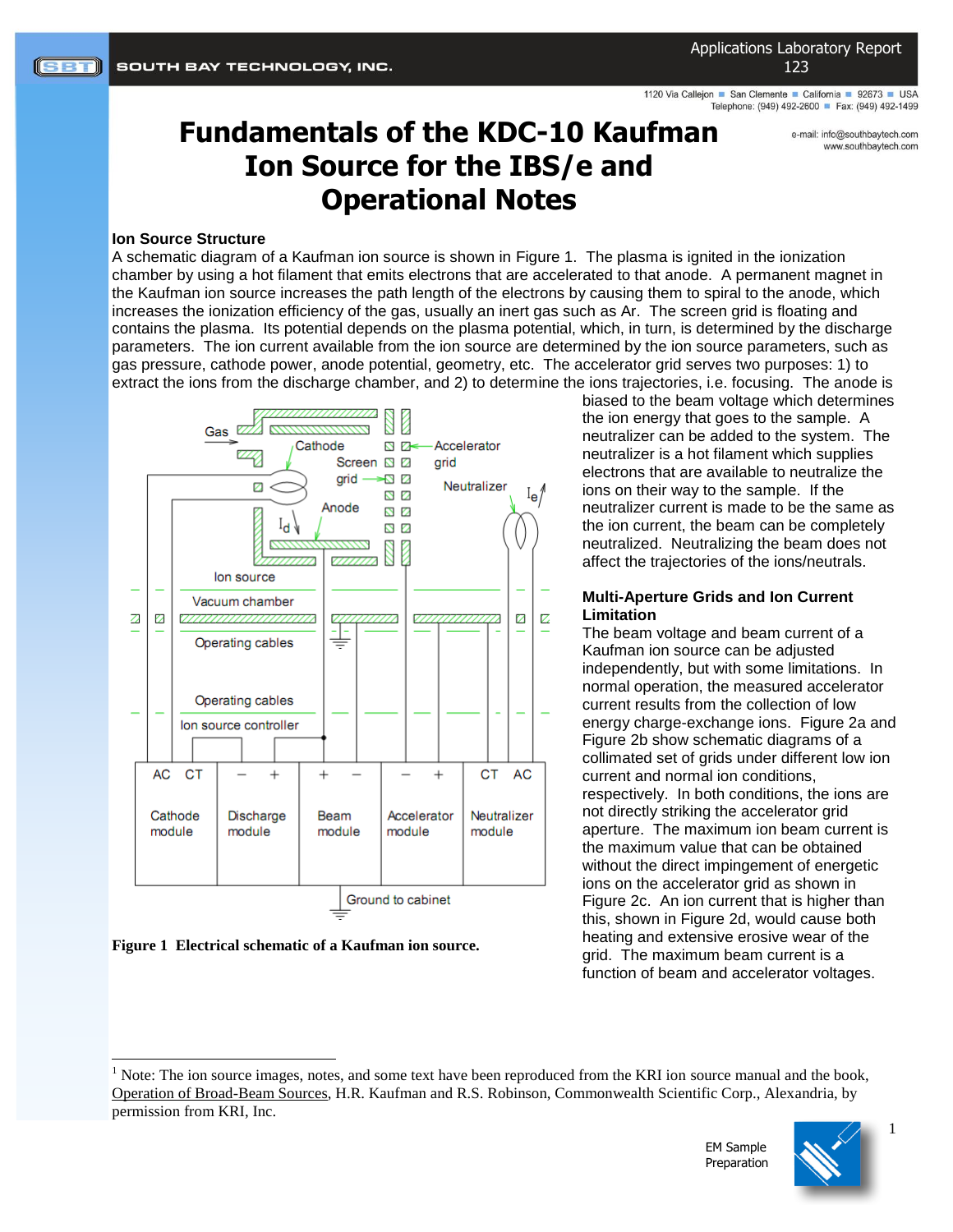### **Accelerator Current and Lifetime of Grids**

The charge-exchange will occur between the ions in the ion beam and background gas in the vacuum chamber. The new low energy ion will be attracted to the accelerator grid. Over time, these ions will sputter etch pits on the accelerator grid between holes. When these etch holes perforate the grid, it is time to replace the accelerator grids and for optimum performance, both grids should be replaced. The grids are precision machined and are made from special, thermally stable graphite. The rated lifetime should be greater than 2000 hours for typical usage. At lower ion currents and low operating pressures, the grids will last much longer.

## **Maximum Power, Ion Currents, and Recommended Accelerator Voltages**

[Table 1](#page-1-1) gives the maximum argon ion beam currents for the graphite ion optics over a range of ion beam voltages. The recommended accelerator voltages (negative) are 15 percent of the beam voltages (see Section 4.5), except for the 100 V beam. As was shown in [Figure 2a](#page-1-0), some spreading of the beam will occur when a lower ion current is used. Typically, for the IBS/e, this is usually not a problem. The best focusing will usually be found between about 60-80 percent of the maximum ion beam current. The constant operation of the ion source is limited to 50 watts. This limit is imposed in order to prevent overheating of the permanent magnet in the ion source. The cathode power is about 35 watts, so this limits the ion source discharge to 15 watts. At an anode voltage of 40 V, this limits the discharge current to 0.38A. For short term operation, these limits can be exceeded, but (time) x (power) should not exceed 1400 Watt-m. (See KRI Manual for a full discussion.)

<span id="page-1-1"></span>

| Table 1 Maximum argon ion beam current |  |  |
|----------------------------------------|--|--|
|                                        |  |  |

| Beam Voltage                                             | Accelerator | Max. Beam    |  |  |
|----------------------------------------------------------|-------------|--------------|--|--|
|                                                          | Voltage (V) | Current (mA) |  |  |
| 100                                                      | 60          |              |  |  |
| 200                                                      | 30          | 2            |  |  |
| 300                                                      | 45          |              |  |  |
| 400                                                      | 60          |              |  |  |
| 500                                                      | 75          | 11           |  |  |
| 600                                                      | 90          | $14*$        |  |  |
| 700                                                      | 105         | $20*$        |  |  |
| 800                                                      | 120         | $26*$        |  |  |
| 900                                                      | 135         | $32*$        |  |  |
| 1000                                                     | 150         | $38*$        |  |  |
| *Max currents for time limited operation. For continuous |             |              |  |  |
| operation, use 10 mA. See manual for discussion.         |             |              |  |  |



<span id="page-1-0"></span>**Figure 2 Multi-aperture grids with different current conditions.**

Another issue to consider when determining what ion beam current to select is beam heating. If the full beam is incident on the sample, then the power deposited on the sample can be estimated by simply multiplying the Beam Voltage and Beam Current (A) together. For example, if 600 V is used with 10 mA, then a power of 6 watts is being put onto the sample. For a sample in a vacuum system, this can lead to considerable heating. At 600V, 5mA, the power is 3 watts. When selecting the beam voltage and beam current values, a maximum in the sputtering efficiency is found at about 250 V. The sputtering efficiency would be the number of ions sputtered per watt. This should not be confused with sputtering rate, which is dependent on the energy and will increase with increasing beam voltage.

The maximum ion beam current can be increased at a given beam voltage by increasing the negative accelerator voltage. But the user should be aware that the beam will diverge more as the negative voltage is increased. If the increase in negative voltage is moderate, the maximum ion beam current can be calculated from the total voltage - the sum of the beam voltage and the absolute value of the accelerator voltage. For example, the maximum beam current in [Table 1](#page-1-1) is 11 mA for a 500 V beam. The total voltage for this 500 V beam is 500 + 75

> EM Sample Preparation

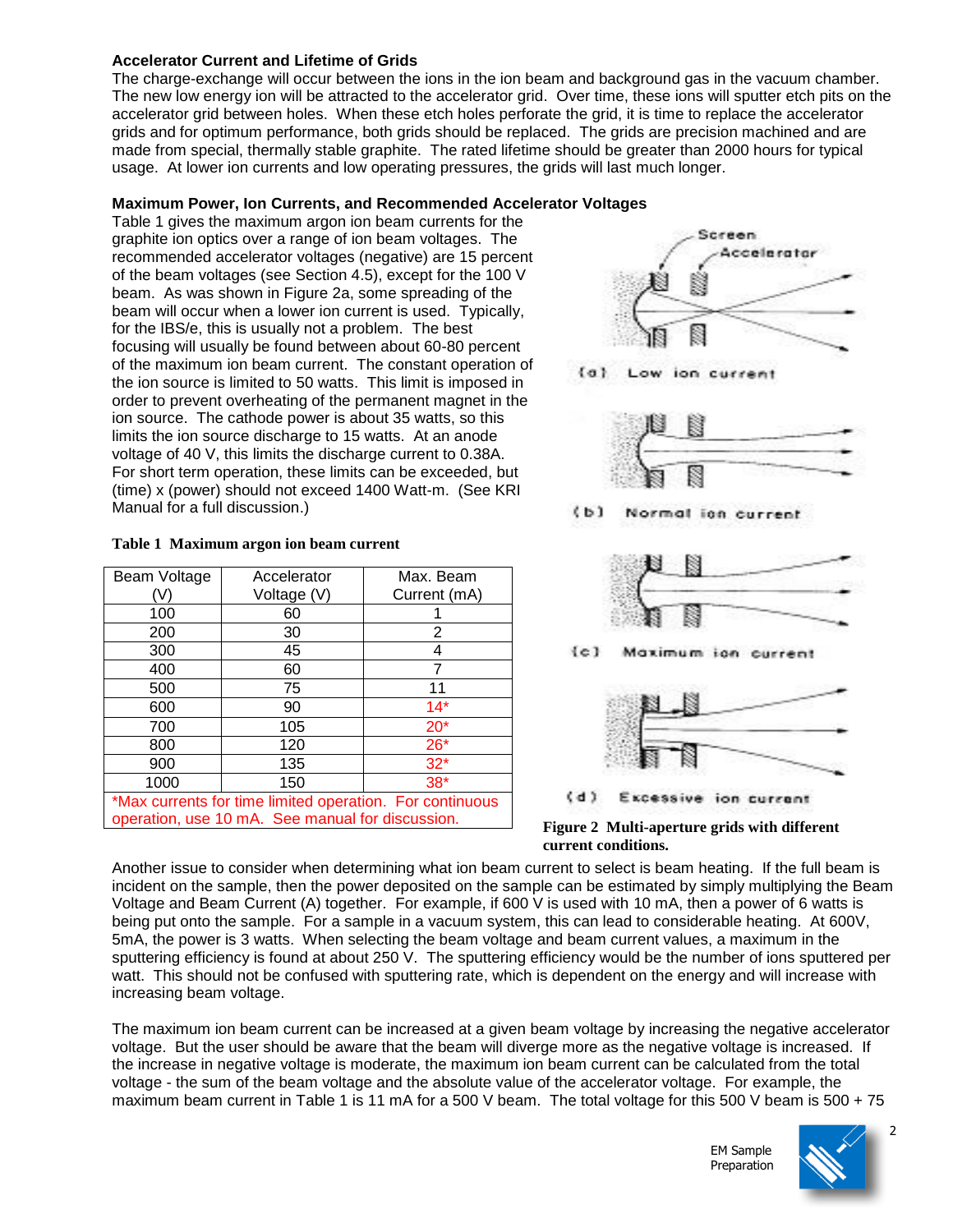= 575 V. As a first approximation, the same maximum beam current of 11 mA can be obtained with a 300 V beam by increasing the accelerating voltage to 575 - 300 = 275 V. With this large accelerator voltage, however, the 300 V ion beam will be much broader than the 500 V beam. The broad ion beam may be acceptable if a larger area is being processed or unacceptable if a tightly focused ion beam is desired. Also, the grid lifetime can be expected to be reduced. In this example, the power is decreased by 40%. In practice, it is best to reduce the increased current by a little if this method is used to increase the desired beam current.

#### **Focusing and Defocusing Optics**

If the grid holes are misaligned, the ion trajectories will be deflected. If the holes in the grid of the accelerating grid are precisely and purposely misaligned in a radial direction relative to the screen grid holes, then the cumulative effective of all of the holes will be that the total beam can be focused or defocused (spread). [Figure](#page-2-0)  [3a](#page-2-0) shows the cumulative effect of ion trajectories that give a focused beam and [Figure 3b](#page-2-0) shows the defocused beam. Experimentally, the etch rate of a focused beam is approximately twice that of the collimated beam. For the KDC-10, the option is available to switch the optics assembly with a collimated, focused, or defocused set, dependent on the user's needs. At normal incidence, 600 V beam voltage and 5 mA, the focused ion optics in the KDC-10 in the etch position of the IBS/e gives an ion processed area of about 0.7 inches in diameter, the collimated ion optics give a diameter of about 1.25 inches, and the defocused ion optics give a diameter of about 1.75 inches. [Figure 4](#page-2-1) shows the sputter etch patterns for the different optics that can be used with the KDC-10 in the IBS/e of a gold film that was deposited on the two inch sample holder with a penny on it at normal incidence,  $0^\circ$ .

## **Ion Optic Options for the KDC-10 on the IBS/e**

There are two practical options for routinely switching between the different optics for the KDC-10 on the IBS/e. You can have one ion source and switch the individual ion optics or you can have a different ion source available with the ion optics already installed and switch that. [Figure 5](#page-3-0) shows the KDC-10 ion source and socket assembly in different states of assembly. The socket assembly is on a feedthru vacuum flange on the IBS/e. [Figure 5a](#page-3-0) shows the ion source as it is in the socket. [Figure 5b](#page-3-0) shows the ion source removed from the socket. The easiest exchange for the ion optics would be to have a second ion source and exchange it at this point. An

important point here is that the ion source will be hot after use and must be cooled to room temperature before removing from the IBS/e system. [Figure 5c](#page-3-0) shows the ion source in its stand. The ion optics are pre-aligned with the ion source body. The maintenance stand and ion source components have a notches that helps maintain that the de-assembly and re-assembly of the ion source is



<span id="page-2-0"></span>







**KDC-10, Focusing Optics** 

<span id="page-2-1"></span>

**KDC-10, Defocusing Optics** 

**Defocused conditions. Figure 4 Etch patterns for the KDC-10 in the IBS/e.**